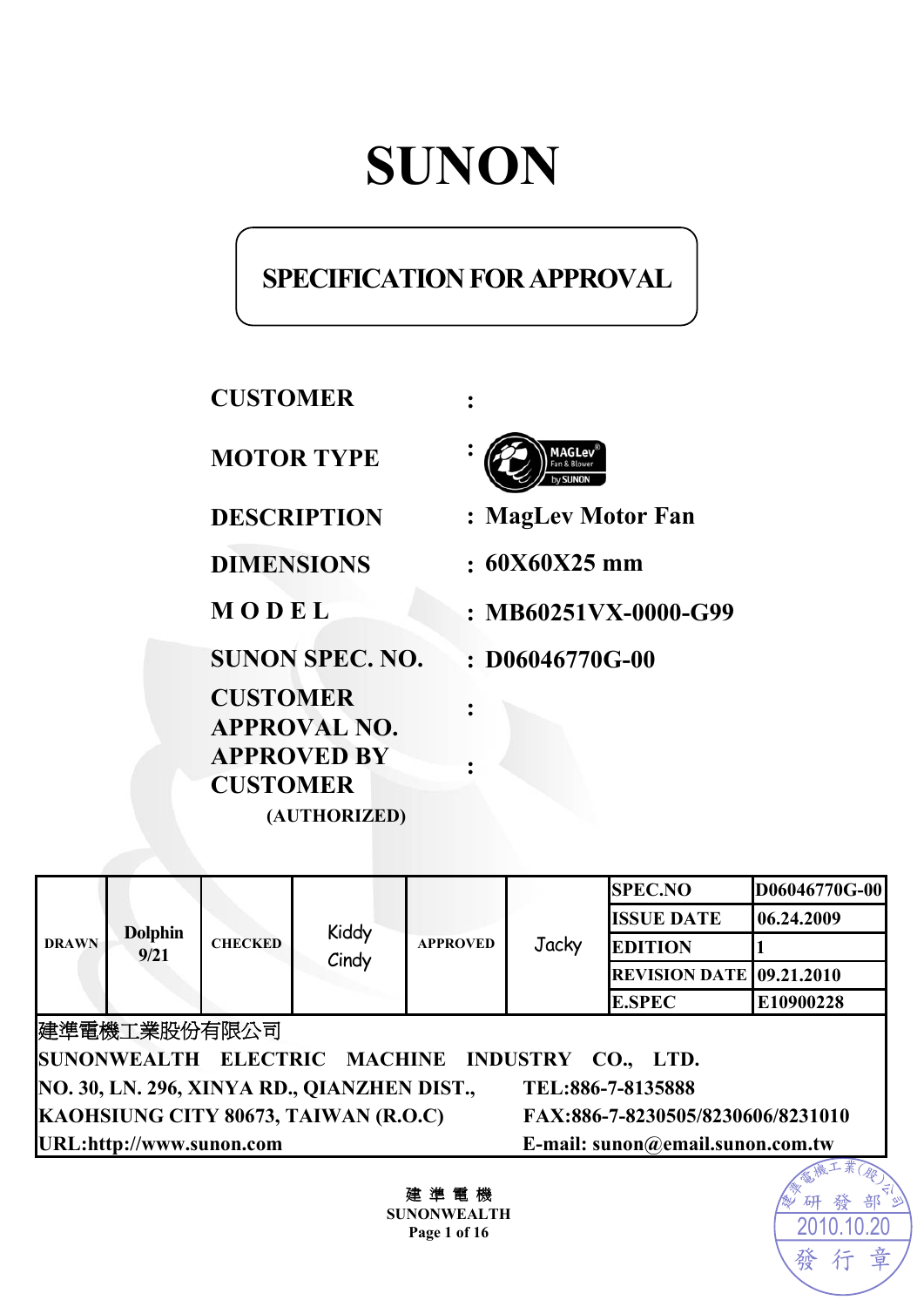# **I. MODEL NUMBERING SYSTEM**





建 準 電 機 **SUNONWEALTH Page 2 of 16**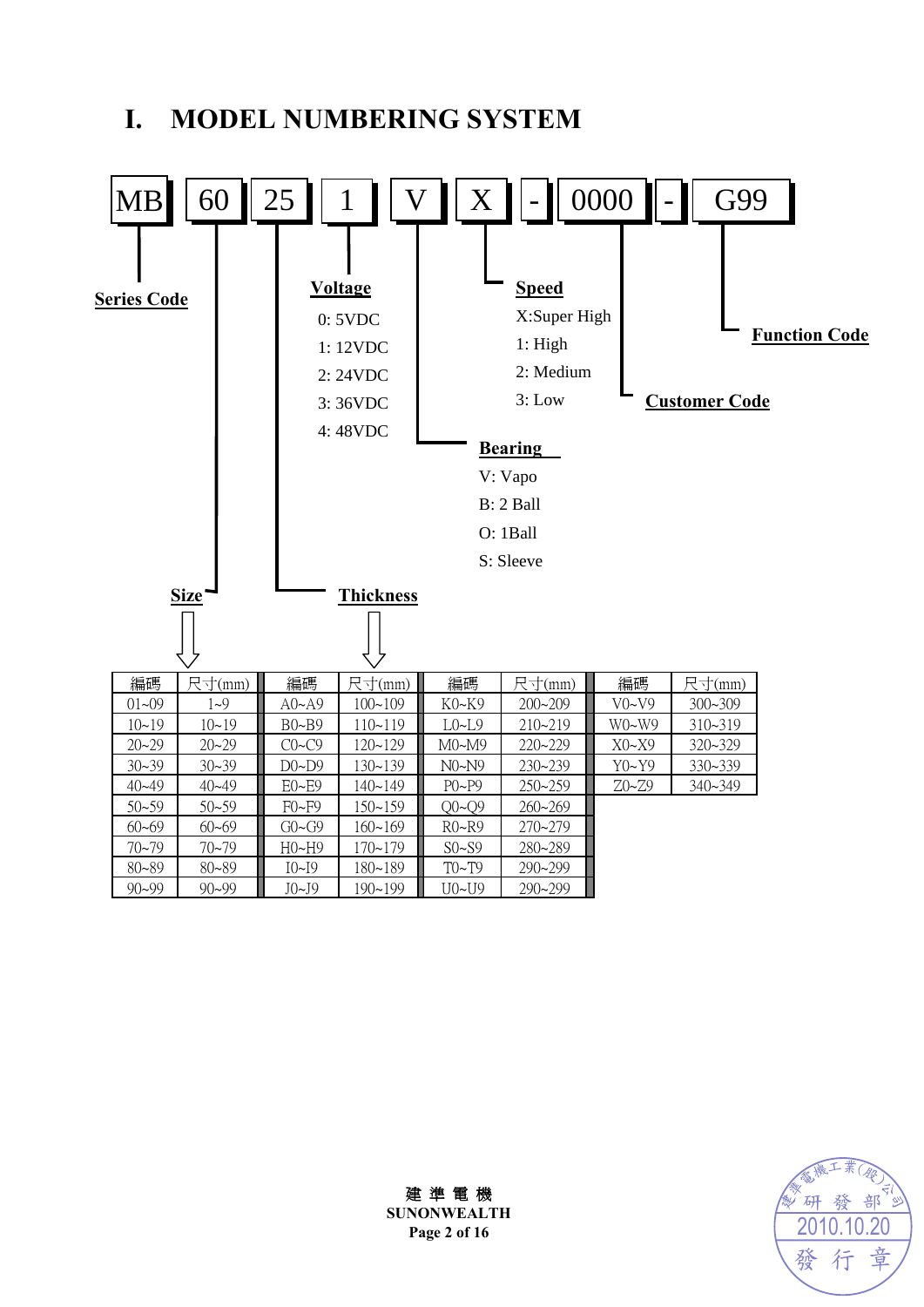# **II. SPECIFICATION**

### **1. MECHANICAL CHARACTERISTIC**

| <b>MOTOR DESIGN</b>           | 2 phases, 4-poles Brushless DC motor             |
|-------------------------------|--------------------------------------------------|
| <b>BEARING SYSTEM</b>         | Vapo bearing system                              |
| <b>DIMENSIONS</b>             | See Page 6                                       |
| <b>MATERIALS OF FRAME</b>     | Thermoplastic PBT of UL 94V-0                    |
| <b>MATERIALS OF FAN BLADE</b> | Thermoplastic PBT of UL 94V-0                    |
| <b>DIRECTION OF ROTATION</b>  | Counter-clockwise viewed from front of fan blade |
| <b>MOUNTING HOLES</b>         | Diameter 4.3 mm in 8 holes                       |
| <b>WEIGHT</b>                 | 57 g                                             |

## **2. ELECTRIC CHARACTERISTIC**

| <b>RATED VOLTAGE</b>               | <b>12 VDC</b>                    |
|------------------------------------|----------------------------------|
| <b>RATED CURRENT</b>               | 200 mA / Max. 230 mA             |
| <b>RATED POWER CONSUMPTION</b>     | 2.40 WATTS / Max. 2.76 WATTS     |
| <b>OPERATING VOLTAGE RANGE</b>     | $4.5 - 13.8$ VDC                 |
| <b>STARTING VOLTAGE</b>            | 4.5 VDC (25 deg. C POWER ON/OFF) |
| <b>OPERATING TEMPERATURE RANGE</b> | $-10$ to $+70$ deg. C            |
| <b>STORAGE TEMPERATURE RANGE</b>   | $-40$ to $+70$ deg. C            |



建 準 電 機 **SUNONWEALTH Page 3 of 16**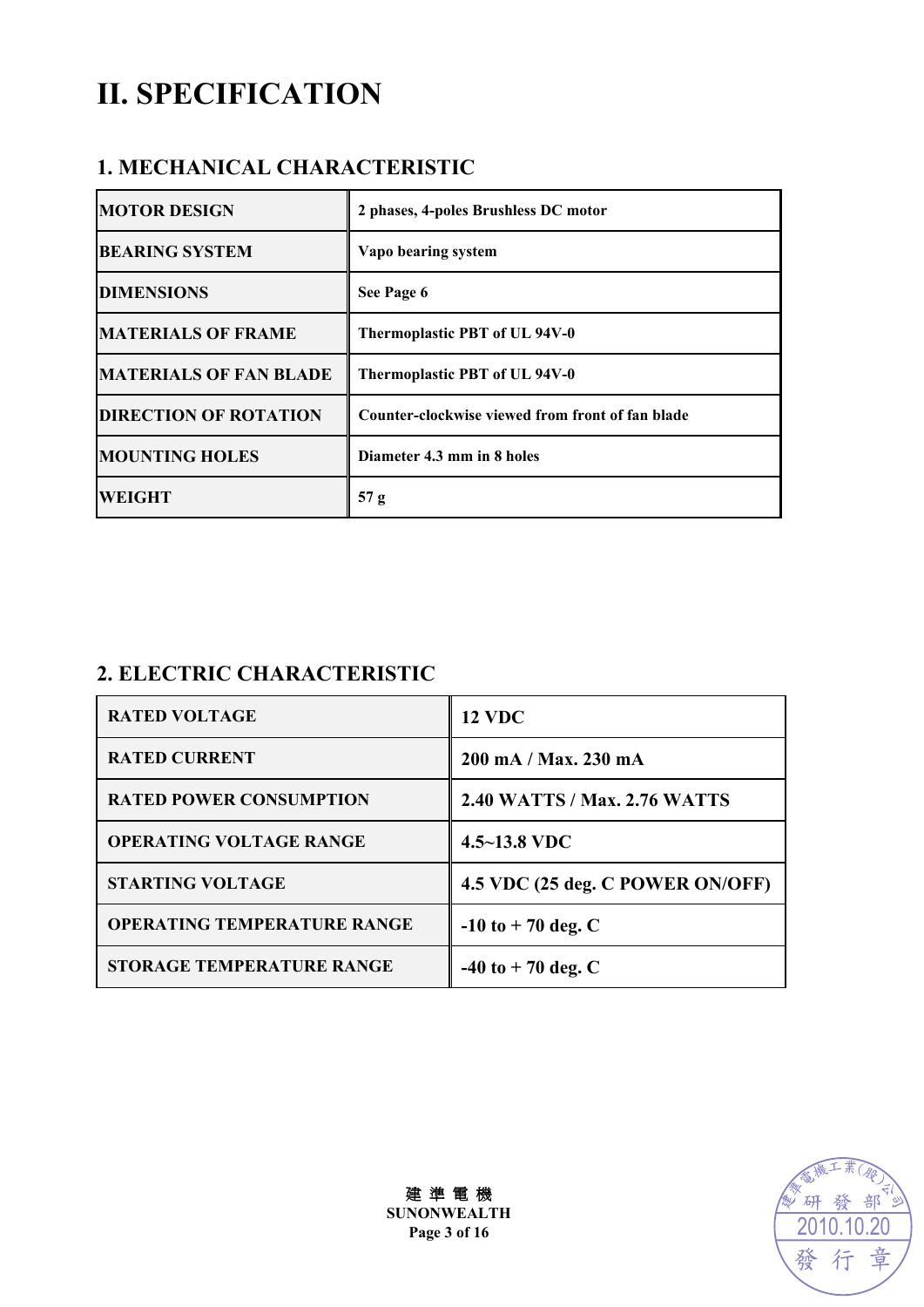# **3. PERFORMANCE CHARACTERISTIC**

| <b>RATED SPEED</b>                                     | 5200 RPM $\pm$ 15% at rated voltage                                                                                                                                                                                                                                                                                                                      |
|--------------------------------------------------------|----------------------------------------------------------------------------------------------------------------------------------------------------------------------------------------------------------------------------------------------------------------------------------------------------------------------------------------------------------|
| <b>AIR FLOW</b>                                        | <b>27.0 CFM</b>                                                                                                                                                                                                                                                                                                                                          |
| <b>STATIC PRESSURE</b>                                 | $0.31$ Inch-H <sub>2</sub> O                                                                                                                                                                                                                                                                                                                             |
| <b>ACOUSTIC NOISE</b>                                  | $36.5 \text{ dB}(A)$                                                                                                                                                                                                                                                                                                                                     |
| <b>AIR FLOW V.S. PRESSURE</b>                          | See Page 5                                                                                                                                                                                                                                                                                                                                               |
| <b>INSULATION CLASS</b>                                | <b>UL Class A</b>                                                                                                                                                                                                                                                                                                                                        |
| <b>INSULATION RESISTANCE</b><br><b>PLASTIC HOUSING</b> | 500M ohm at 500 VDC between internal stator and<br>lead wire $(+)$                                                                                                                                                                                                                                                                                       |
| <b>DIELECTRIC STRENGTH</b>                             | Applied AC 500 V for one minute or AC 600 V for 2<br>Seconds between housing and lead wire $(+)$                                                                                                                                                                                                                                                         |
|                                                        |                                                                                                                                                                                                                                                                                                                                                          |
| <b>LIFE EXPECTANCY</b>                                 | 60,000 Hours at 40 deg. C, 65% humidity, 90% CL.                                                                                                                                                                                                                                                                                                         |
| <b>PROTECTION</b>                                      | ⊠Automatic Restart<br>Note: In a situation where the fan is locked by an external<br>force while the electricity is on, an increase in coil<br>temperature will be prevented by temporarily turning off the<br>electrical power to the motor. The fan will automatically<br>restart when the locked rotor condition is released.<br>□Polarity Protection |

# **4. SAFETY**

| <b>SAFETY</b> |        | CUR    | <b>THV</b> |
|---------------|--------|--------|------------|
|               | E77551 | E77551 |            |



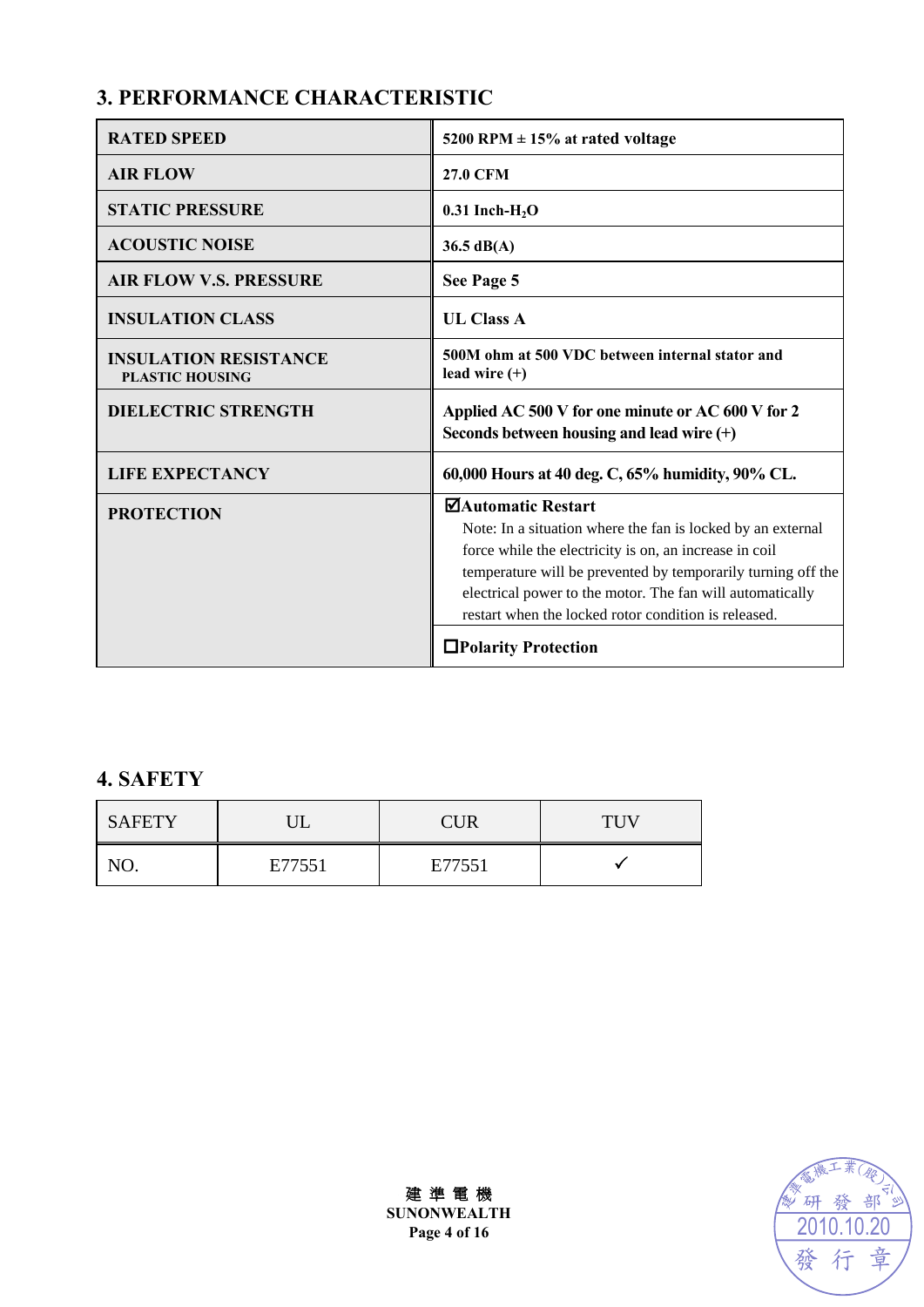# **MODEL : MB60251VX-0000-G99**

# **PERFORMANCE CURVES**



建 準 電 機 **SUNONWEALTH Page 5 of 16** 

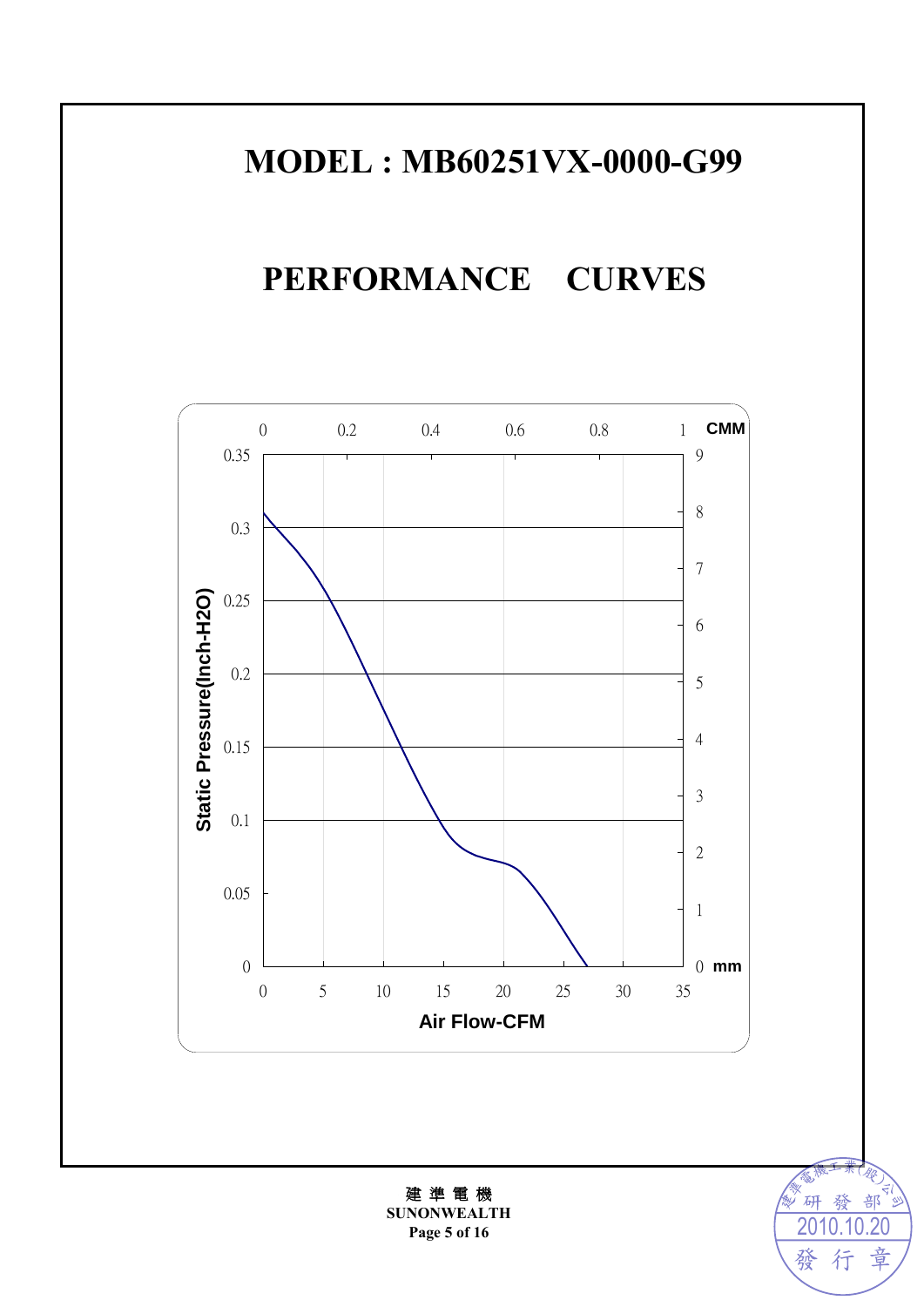



建 準 電 機 **SUNONWEALTH Page 6 of 16**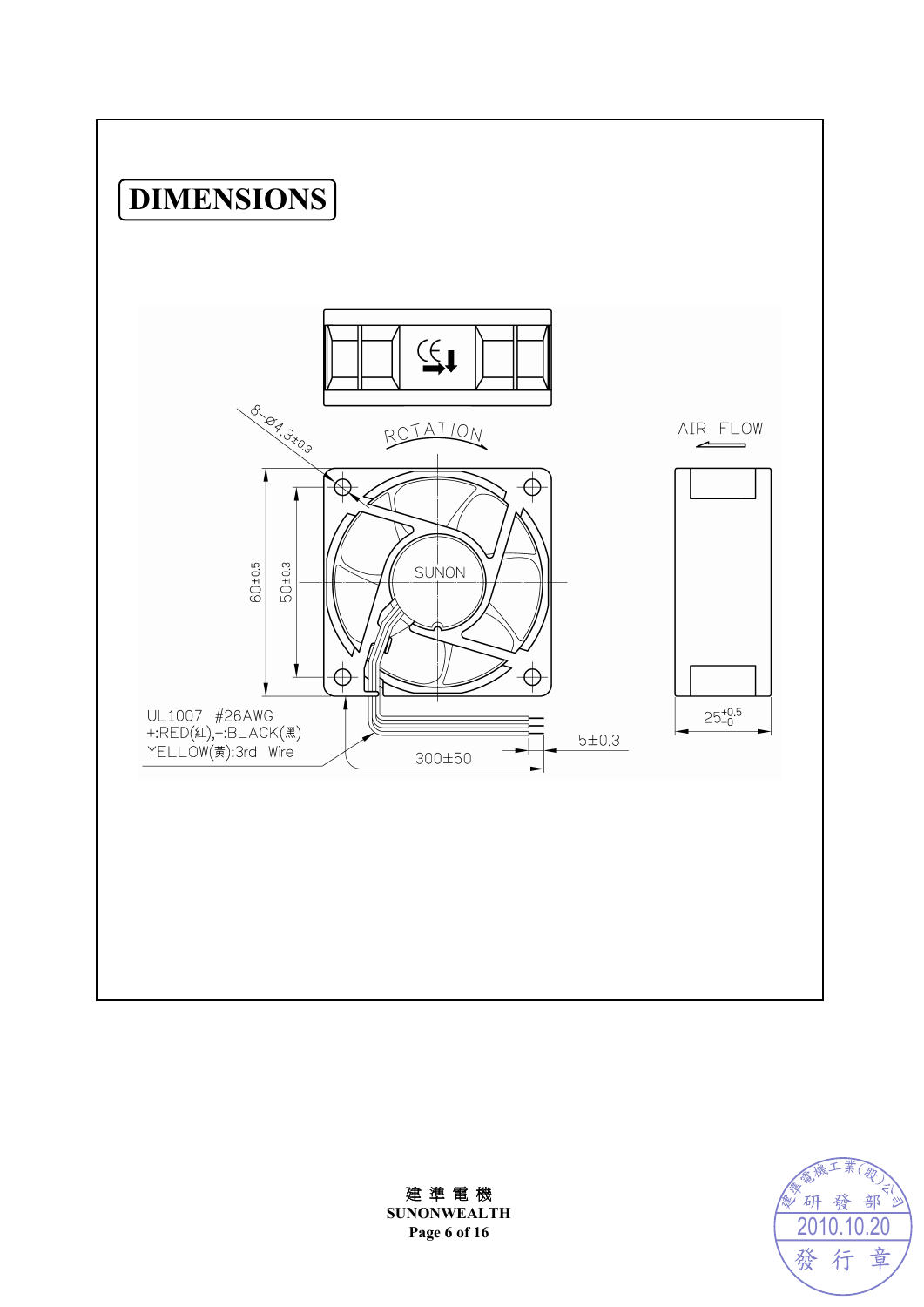

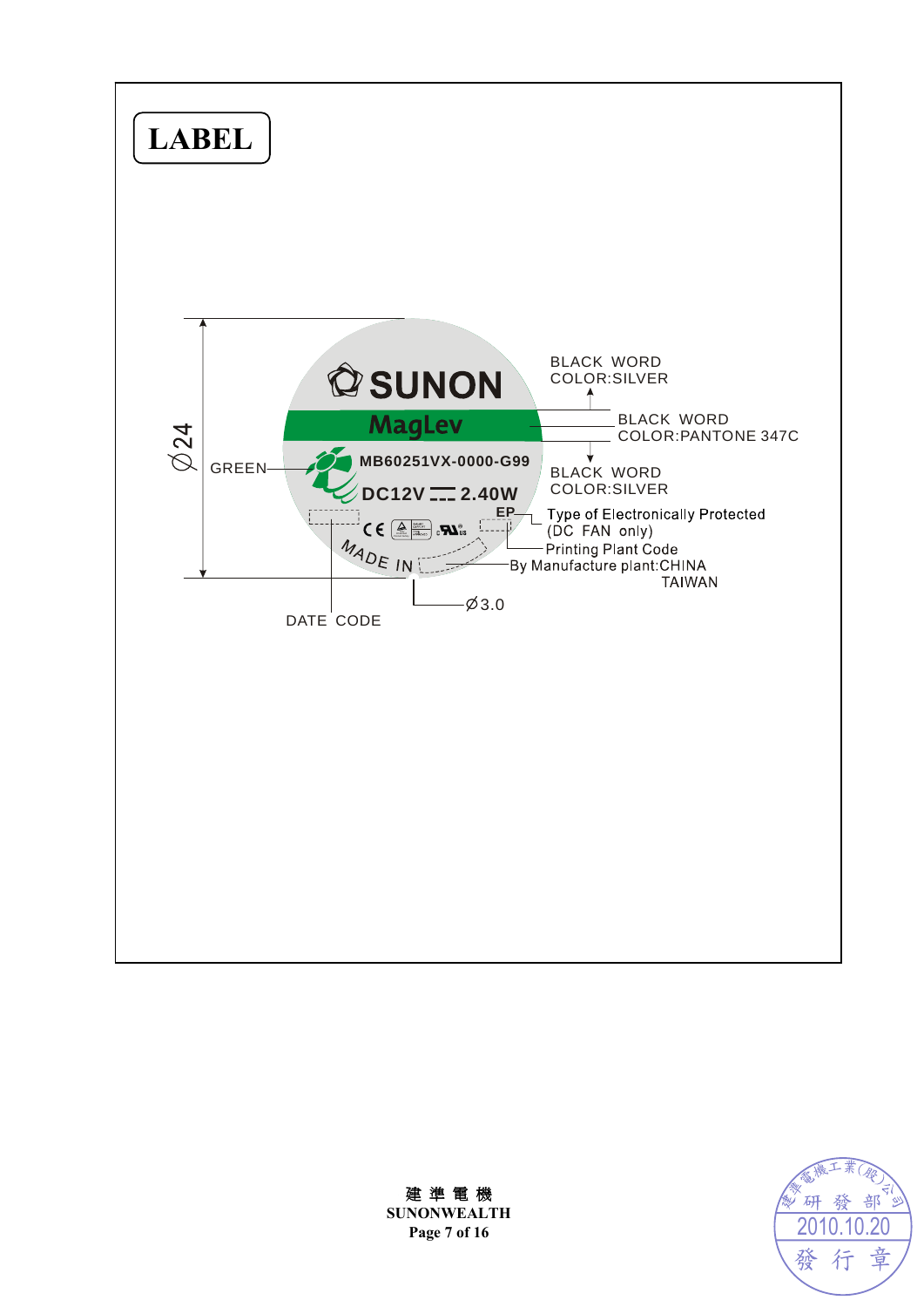



建 準 電 機 **SUNONWEALTH Page 8 of 16**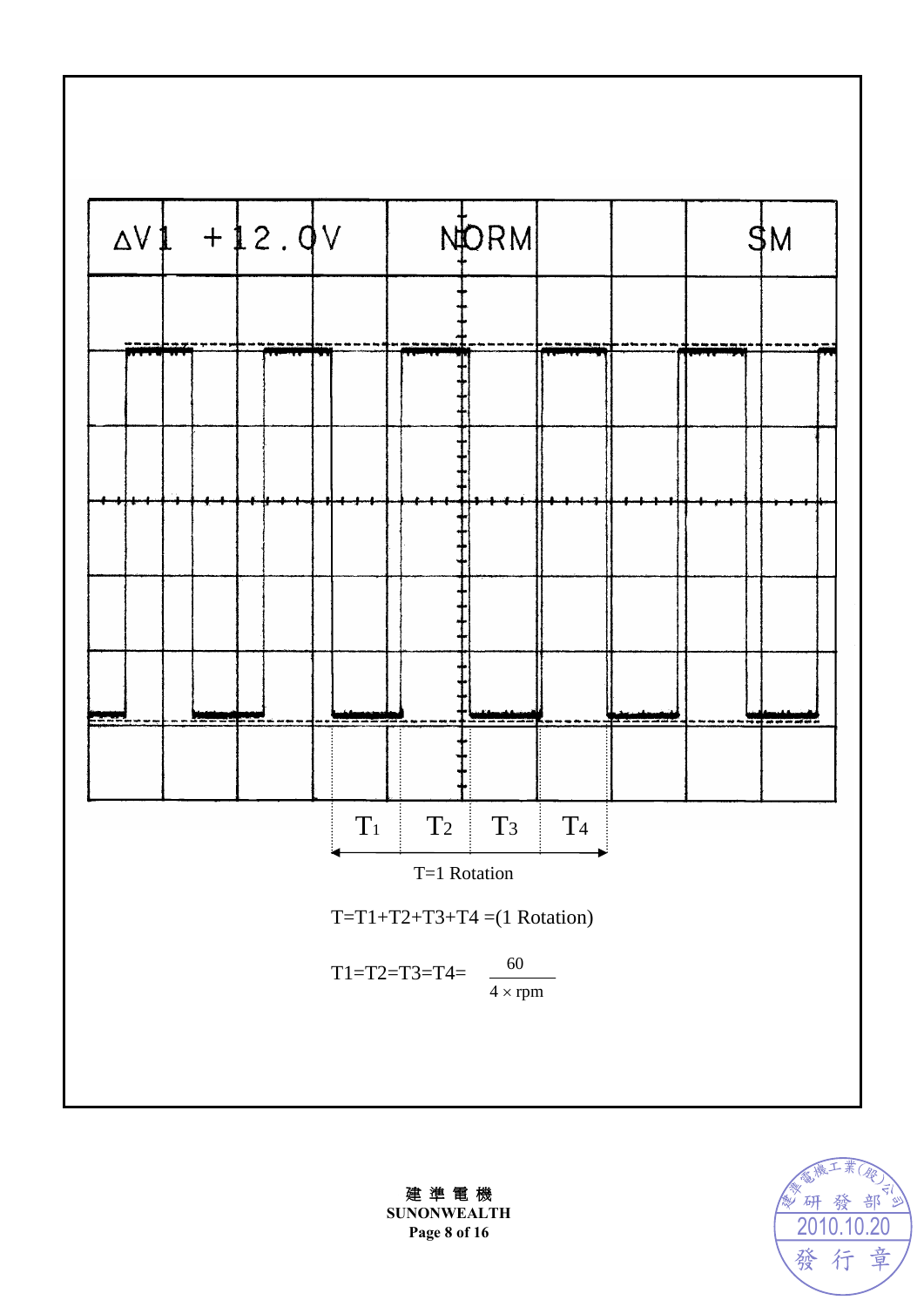

F Type (Frequency Generator)





建 準 電 機 **SUNONWEALTH Page 9 of 16**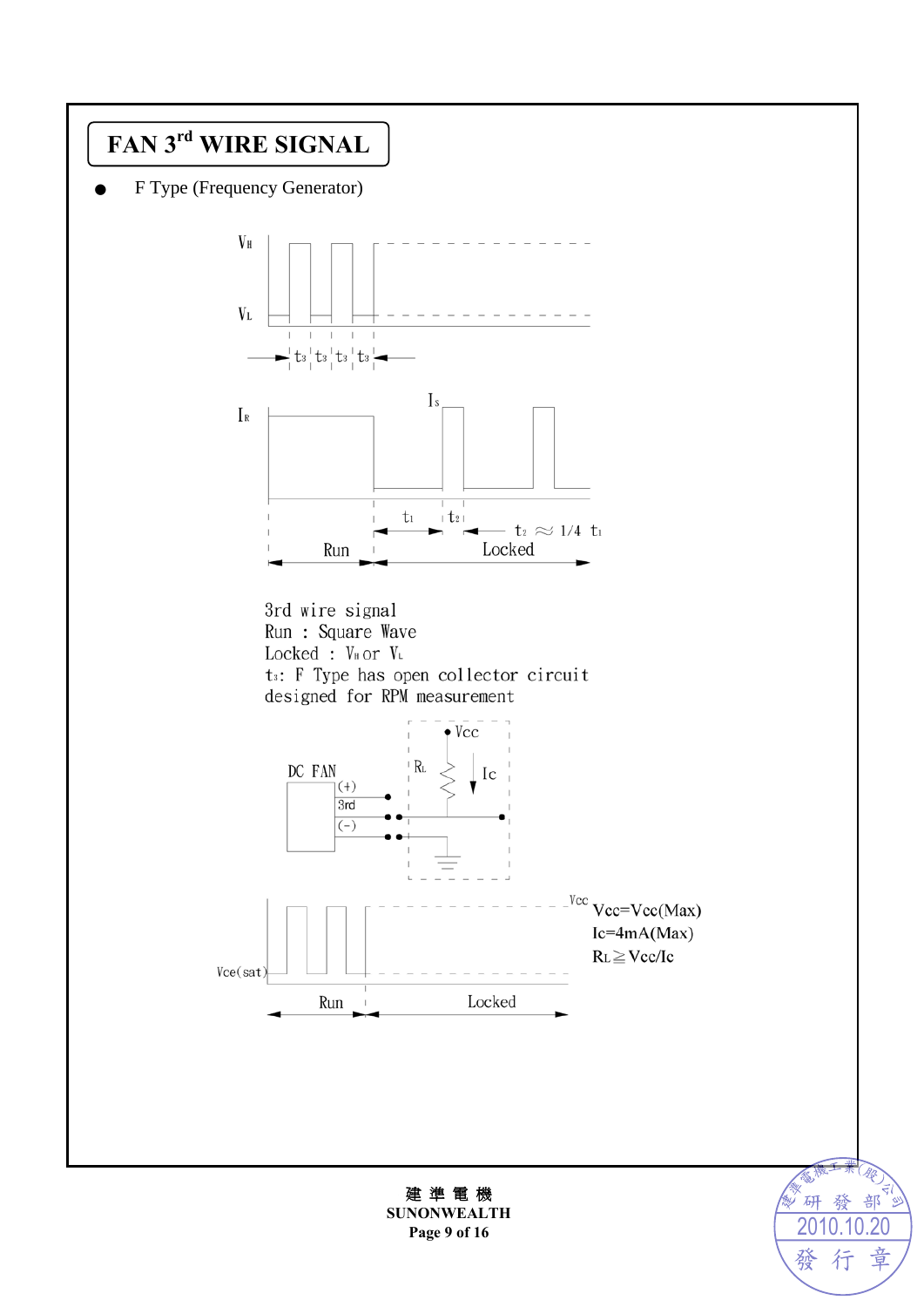### **III. OTHER SPECIFIED TESTING**

The following is a general description of certain tests that are performed on representative Sunon fans. Nothing in this document is intended to suggest that these tests are performed on every model of Sunon fan. Moreover, the descriptions that follow each test are meant only to provide a general explanation of each test. If you would like a more detailed explanation as to any test identified in this Section, Sunon can provide such an explanation upon request.

#### **1. DROP PROOF TEST**

Fans are packaged in a standard size shipping box and are dropped to the ground from certain heights and angles depending on the weight of the particular box.

#### **2. HUMIDITY PROOF TEST**

The fan is operated for 96 continuous hours in an environment with humidity of 90% to 95% RH at  $60^{\circ}$ C  $\pm$  2°C.

#### **3. VIBRATION PROOF TEST**

Vibration with an amplitude 2mm and a frequency of 5-55-5hz is applied in all 3 directions (X,Y,Z), in cycles of 1 hour each, for a total vibration time of 3hours.

#### **4. THERMAL CYCLING TEST**

The fan is operated in a testing chamber for 50 cycles. In each cycle, the temperature is gradually increased from -10°C to 70°C for 90 minutes, and subsequently operated at 70°C for 120 minutes. The temperature is then gradually decreased from 70°C to -10°C for 90 minutes, and subsequently operated at -10°C for 120 minutes.

#### **5. SHOCK PROOF TEST**

100G of force is applied in the 3 directions (X,Y, and Z) for 2 milliseconds each.

#### **6. LIFE EXPECTANCY**

The "Life Expectancy" of SUNON fans is determined in SUNON's reliability test laboratory by using temperature chambers. The "Life Expectancy" of this fan has not been evaluated for use in combination with any end application. Therefore, the Life Expectancy Test Reports (L10 and MTTF Report) that relate to this fan are only for reference.



建 準 電 機 **SUNONWEALTH Page 10 of 16**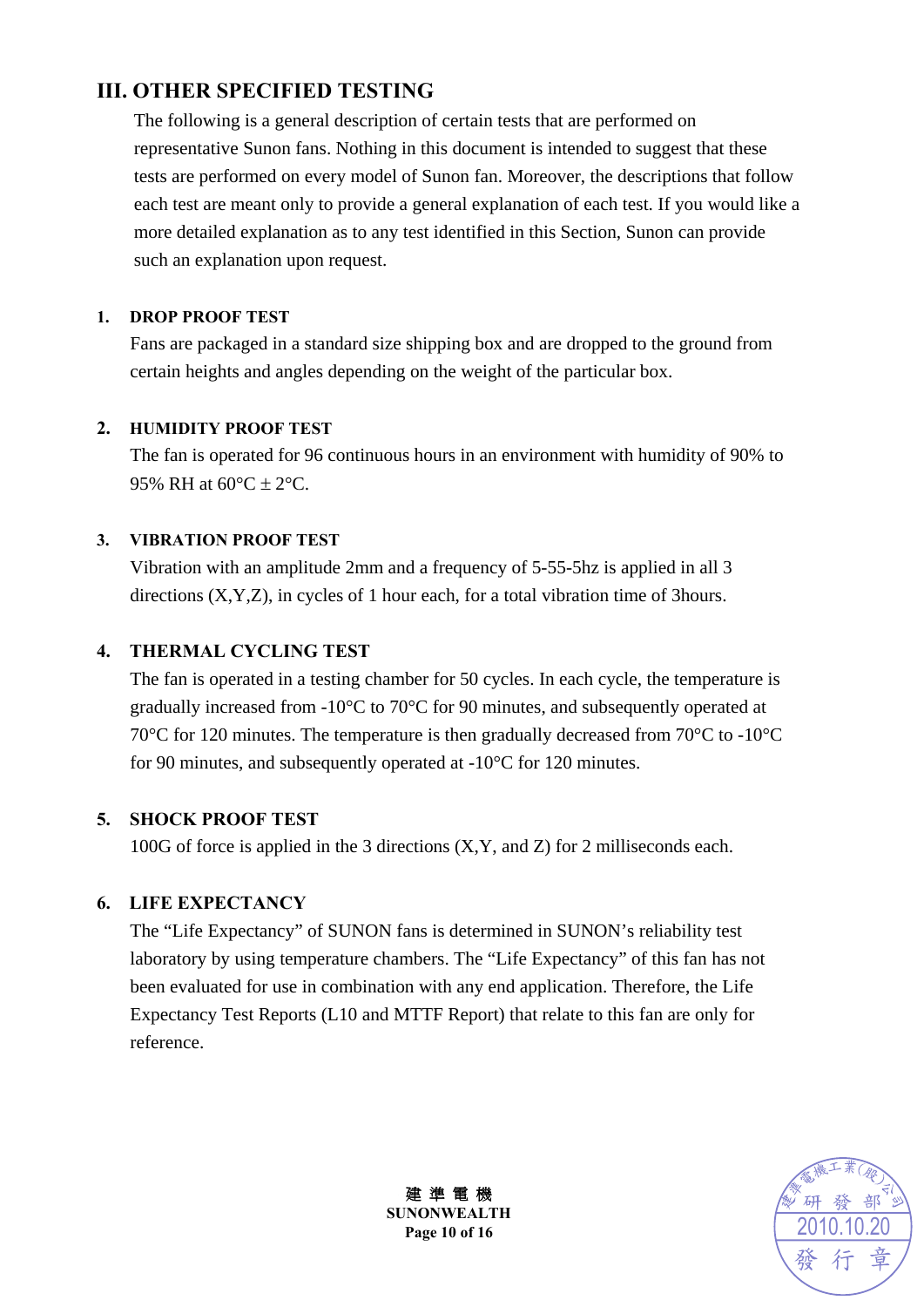### **IV. CHARACTERISTIC DEFINITION**

The following is a general description of certain tests that are performed on representative Sunon fans in order to determine the specifications of the fan**.** Nothing in this document is intended to suggest that these tests are performed on every model of Sunon fan. Moreover, the descriptions that follow each test are meant only to provide a general explanation of each test. If you would like a more detailed explanation as to any test identified in this Section, Sunon can provide such an explanation upon request.

#### **1. ACOUSTICAL NOISE**

Measured in a semi-anechoic chamber with background noise level below 15dB(A).



#### 1 METER FROM MICROPHONE TO FAN INTAKE

The fan is running in free air under shaft horizontal condition with the microphone at distance of one meter from the fan intake.

#### **2. INPUT POWER**

Measured after continuous 10 minute operation at rated voltage in clean air ( STATIC PRESSURE=0), and at ambient temperature of 25 degrees C under shaft horizontal condition.

#### **3. RATED CURRENT**

Measured after continuous 10 minute operation at rated voltage in clean air ( STATIC PRESSURE=0), and at ambient temperature of 25 degrees C under shaft horizontal condition.



建 準 電 機 **SUNONWEALTH Page 11 of 16**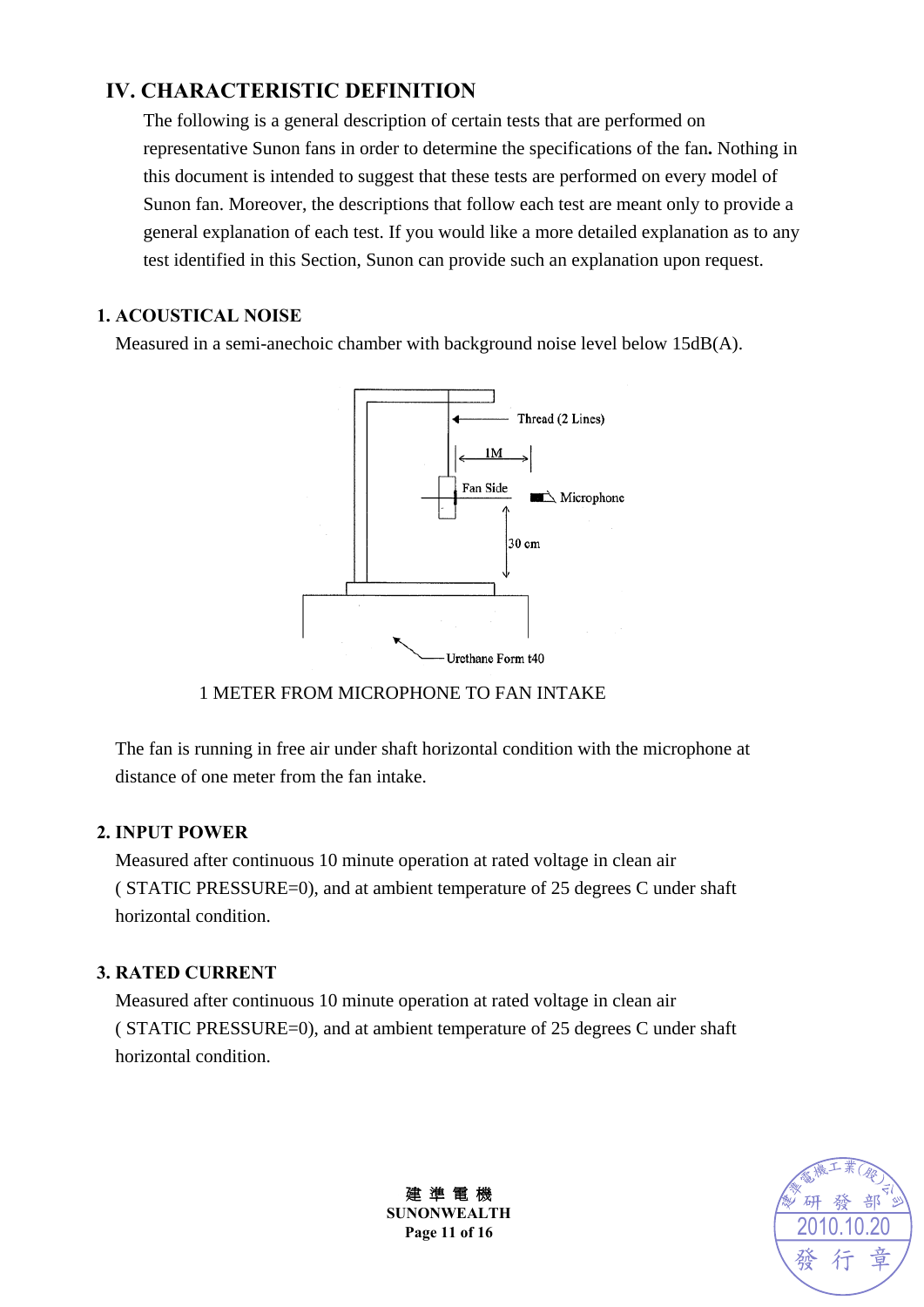#### **4. RATED SPEED**

Measured after continuous 10 minute operation at rated voltage in clean air ( STATIC PRESSURE=0), and at ambient temperature of 25 degrees C under shaft horizontal condition.

#### **5. STARTING VOLTAGE**

Measured the voltage which enables to start the fan in the clean air (static pressure  $= 0$ ) by switching on at the voltage under shaft horizontal condition. It is not at continuously increasing voltage adjustment.

#### **6. LOCKED ROTOR CURRENT**

Measured immediately after the fan blade is locked.

#### **7. AIR FLOW AND STATIC PRESSURE**

The performance specification of air flow and static pressure shown in this specification for approval is measured using the exhaust method. A double chamber is used in accordance with AMCA 210 standard or DIN 24163 specification . The values are recorded when the fan speed has stabilized at rated voltage.

#### **8. INSULATION RESISTANCE**

#### 1. PLASTIC HOUSING:

- (1) Measured between internal stator and lead wire(+).
- (2) Measured between housing and lead wire $(+)$ .

#### 2. ALUMINIUM HOUSING:

Measured between internal stator and lead wire(+).

#### **9. DIELECTRIC STRENGTH**

Measure between housing and lead wire $(+)$ .



建 準 電 機 **SUNONWEALTH Page 12 of 16**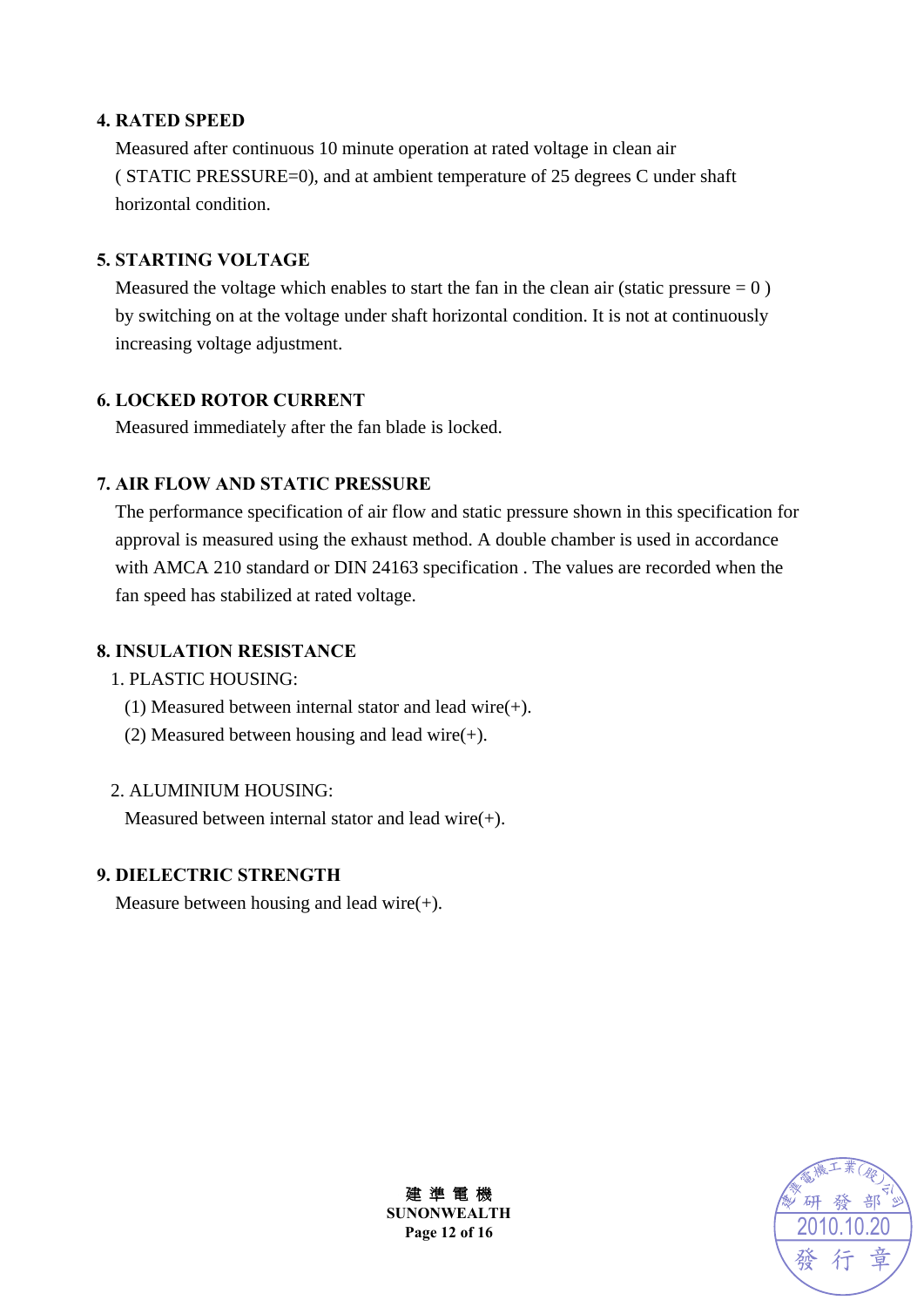# **V. NOTE**

### Ⅰ**.SAFETY**

- 1. DO NOT use or operate this fan in excess of the limitations set forth in this specification. SUNON is not be responsible for the non-performance of this fan and/or any damages resulting from its use, if it is not used or operated in accordance with the specifications.
- 2. SUNON recommends adding a protection circuit to the product or application in which this fan is installed, such as a thermo-fuse, or current-fuse or thermo-protector. The failure to use such a device may result in smoke, fire, electric shock by insulation degradation in cases of motor lead short circuit, overload, or over voltage, and/or other failure.
- 3. SUNON recommends installing a protection device to the product or application in which this fan is installed if there is a possibility of reverse-connection between VDC (+) and GND (-). The failure to install such a device may result in smoke, fire, and/or destruction, although these conditions may not manifest immediately.
- 4. This fan must be installed and used in compliance with all applicable safety standards and regulations.
- 5. Use proper care when handling and/or installing this fan. Improper handling or installation of this fan may cause damage that could result in unsafe conditions.
- 6. Use proper care during installation and/or wiring. Failure to use proper care may cause damage to certain components of the fan including, but not limited to, the coil and lead wires, which could result in smoke and/or fire.
- 7. DO NOT use power or ground PWM to control the fan speed. If the fan speed needs to be adjusted, please contact Sunon to customize the product design for your application.
- 8. For critical or extreme environments, including non stop operation, please contact Sunon and we will gladly provide assistance with your product selection to ensure an appropriate cooling product for your application.



建 準 電 機 **SUNONWEALTH Page 13 of 16**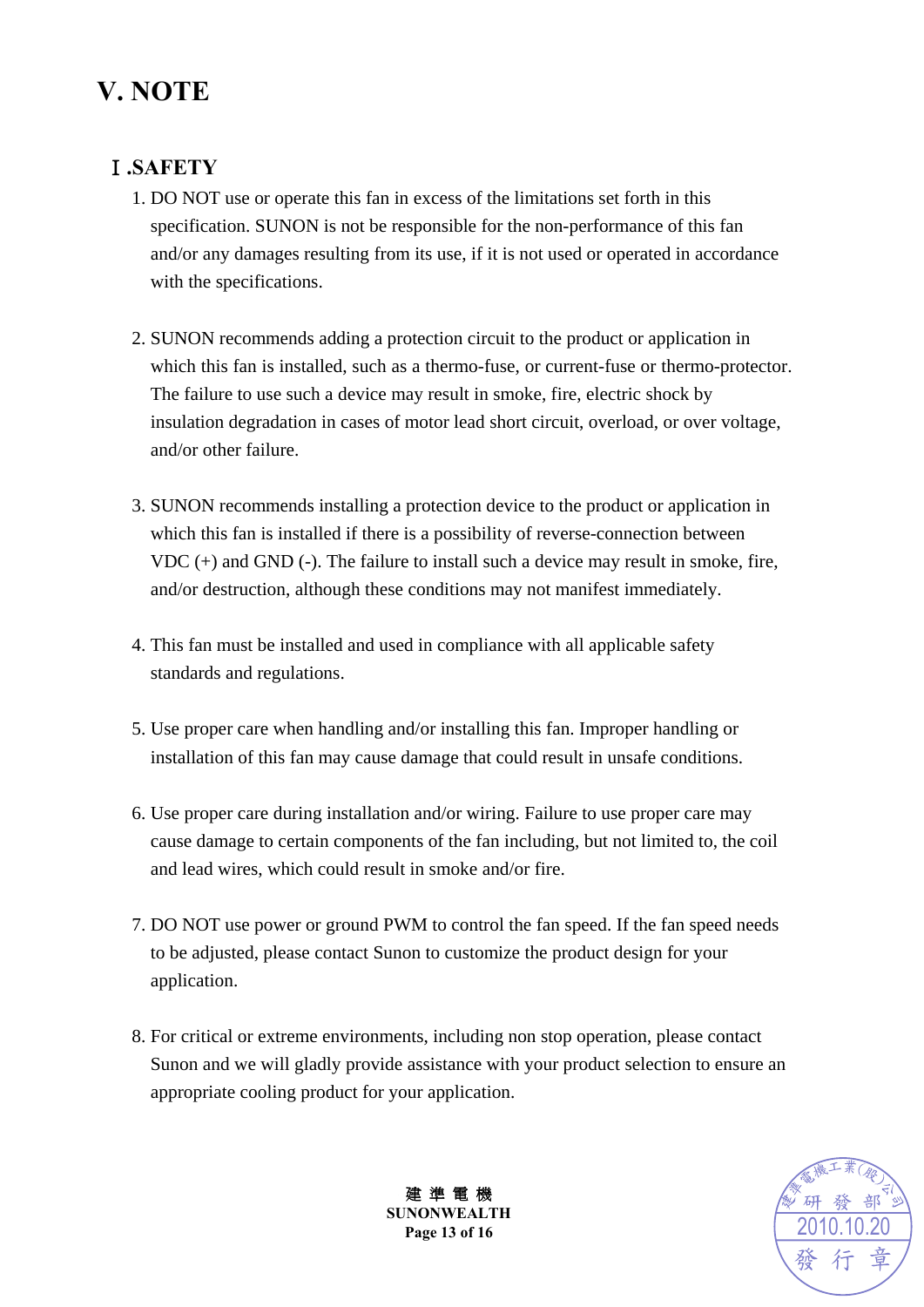### **II. SPECIFICATION MODIFICATION**

- 1. SUNON offers engineering assistance on fan installation and cooling system design.
- 2. All changes, modifications and/or revisions to the specifications, if any, are incorporated in the attached specifications.
- 3. No changes, modifications and/or revisions to these specifications are effective absent agreement, by both Sunon and the customer, in writing.
- 4. This fan will be shipped in accordance with the attached specification unless SUNON and the customer have agreed otherwise, in writing, as specficied in Paragraph 3, above.

### **III. OTHER**

- 1. When building your device, please examine thoroughly any variation of EMC, temperature rise, life data, quality, etc. of this product by shock/drop/vibration testing, etc. If there are any problems or accidents in connection with this product, it should be mutually discussed and examined.
- 2. Use proper care when handling this fan. Components such as fan holders or bearings may be damaged, if touched with fingers or other objects. Additionally, static electricity (ESD) may damage the internal circuits of the fan.
- 3. DO NOT operate this fan in proximity to hazardous materials such as organic silicon, cyanogens, formalin, phenol, or corrosive gas environments including, but not limited to,  $H_2S$ ,  $SO_2$ ,  $NO_2$ , or  $Cl_2$ .
- 4. SUNON recommends that you protect this fan from exposure to outside elements such as dust, condensation, humidity or insects. Exposure of this fan to outside elements such as dust, condensation, humidity or insects may affect its performance and may cause safety hazards. SUNON does not warrant against damage to the product caused by outside elements.
- 5. This fan must be installed properly and securely. Improper mounting may cause harsh resonance, vibration, and noise.



建 準 電 機 **SUNONWEALTH Page 14 of 16**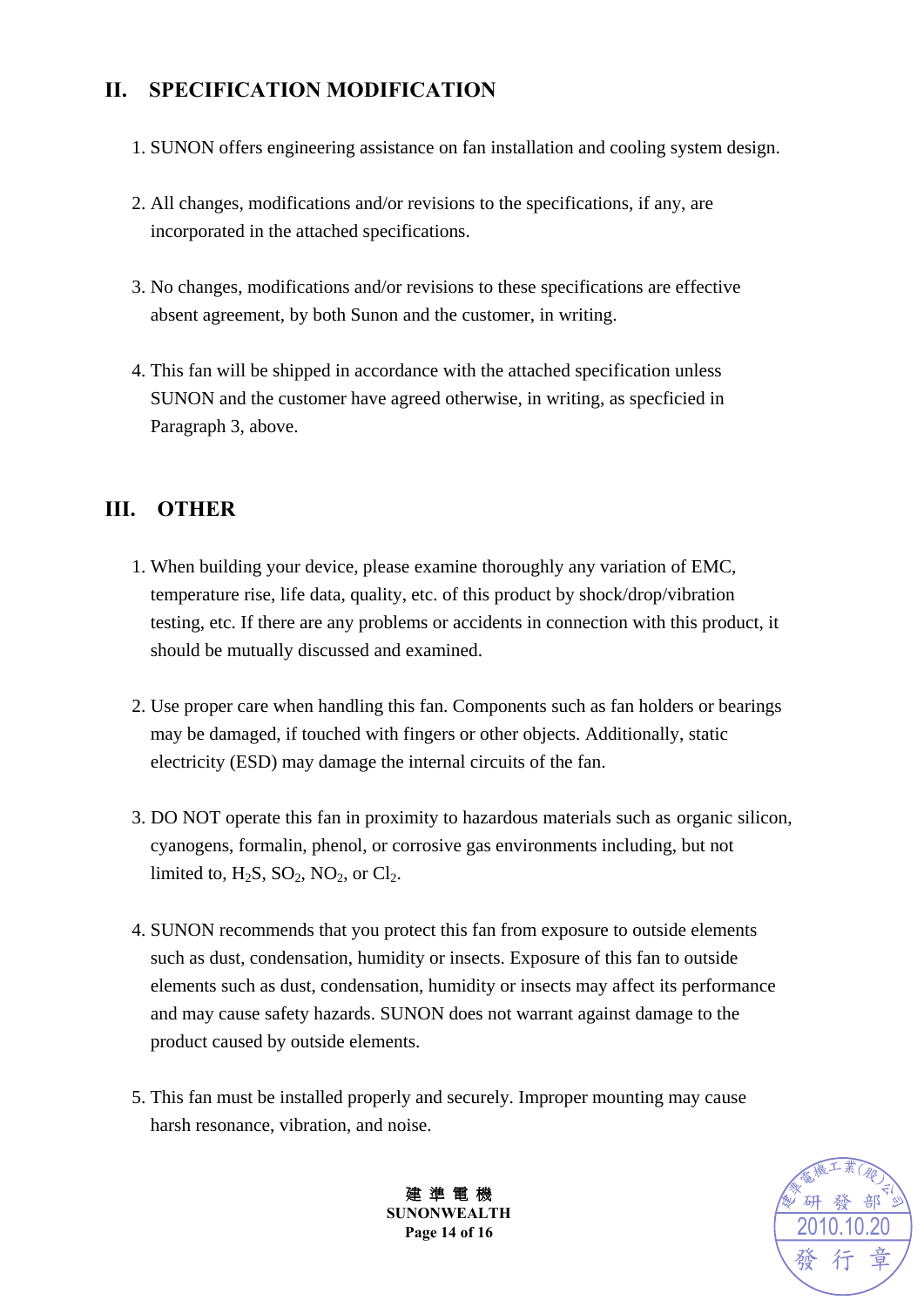- 6. Fan guards may prevent injury during handling or installation of the fan and are available for sale with this fan.
- 7. Unless otherwise noted, all testing of this fan is conducted at 25°C ambient temperature and sixty-five percent (65%) relative humidity.
- 8. DO NOT store this fan in an environment with high humidity. This fan must be stored in accordance with the attached specifications regarding storage temperature. If this fan is stored for more than 6 months, SUNON recommends functional testing before using.
- 9. SUNON reserves the right to use components from multiple sources at its discretion. The use of components from other sources will not affect the specfications as described herein.
- 10. The "Life Expectancy" of this fan has not been evaluated for use in combination with any end application. Therefore, the Life Expectancy Test Reports (L10 and MTTF Report) that relate to this fan are only for reference.

#### **VI. WARRANTY**

This fan is warranted against all defects which are proved to be fault in our workmanship and material for one year from the date of our delivery. The sole responsibility under the warranty shall be limited to the repair of the fan or the replacement thereof, at SUNON's sole discretion. SUNON will not be responsible for the failures of its fans due to improper handing, misuse or the failure to follow specifications or instructions for use. In the event of warranty claim, the customer shall immediately notify SUNON for verification. SUNON will not be responsible for any consequential damage to the customer's equipment as a result of any fans proven to be defective.



建 準 電 機 **SUNONWEALTH Page 15 of 16**